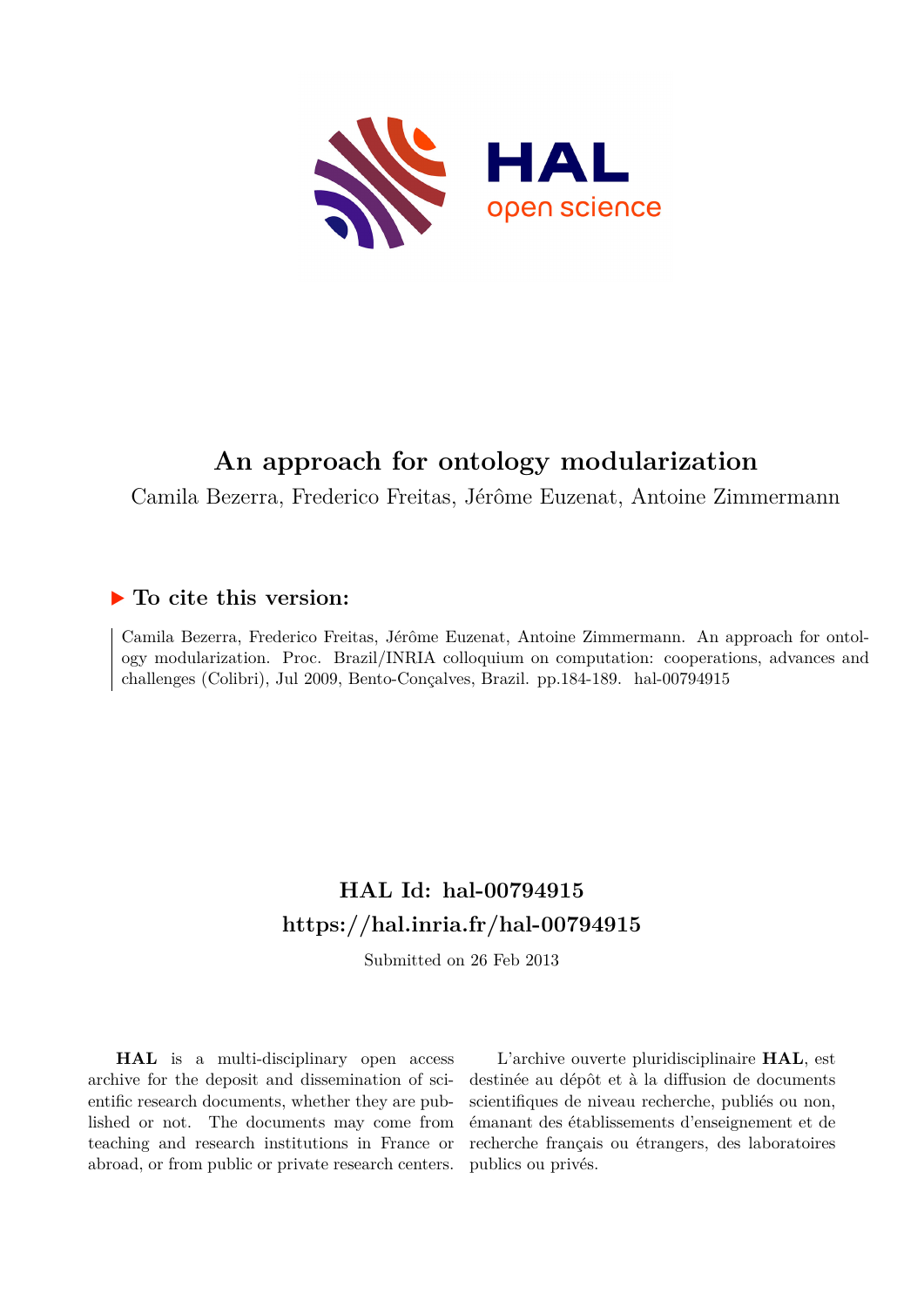## An Approach for Ontology Modularization

#### Camila Bezerra <sup>1</sup>, Fred Freitas<sup>1</sup>, Jérôme Euzenat<sup>2</sup>, Antoine Zimmermann <sup>3</sup>

<sup>1</sup>Centro de Informática - Universidade Federal de Pernambuco Av. Prof. Luis Freire, s/n, Cidade Universitária - 50740-540 Recife-PE - Brasil

> <sup>2</sup>INRIA Grenoble - Rhône-Alpes Inovallée, 655 avenue de l'Europe, Montbonnot 38 334 Saint Ismier, Cedex, France

<sup>3</sup>Digital Enterprise Research Institute, National University of Ireland, Galway IDA Business Park, Lower Dangan, Galway, Ireland

{cbs,fred.freitas}@cin.ufpe.br

{Jerome.Euzenat, antoine.zimmermann}@inrialpes.fr

antoine.zimmermann@deri.org

*Abstract. Ontology modularization could help overcome the problem of defining a fragment of an existing ontology to be reused, in order to enable ontology developers to include only those concepts and relations that are relevant for the application they are modeling an ontology for. This paper presents a concrete tool that incorporates an approach to ontology modularization that inherits some of the main principles from object-oriented software engineering, which are encapsulation and information hiding. What motivated us to track that direction is the fact that most ontology approaches to the problem focus on linking ontologies rather than building modules that can encapsulate foreign parts of ontologies(or other modules) that can be managed more easily.*

#### 1. Introduction

Although the field of ontology engineering would take advantage of reuse, a culture of building blocks for ontologies – such as the component culture that took over in the realm of object-oriented software engineering – has not shown up yet. This constitutes an absence that should not be neglected, once the realization of the Semantic Web depends on the ability to reuse ontologies [Stuckenschmidt and Klein 2004].

Currently, there are two major ways of reusing an ontology. Ontology editors such as Protégé<sup>1</sup> allow the reuse of another ontology by including it in the model that is being designed. The Web ontology language [McGuinness and van Harmelen 2004] offers the possibility to import an OWL ontology by means of the owl:imports statement. In both cases, the whole ontology has to be included. Ontology modularization could help overcome the problem of defining a fragment of an existing ontology to be reused, in order to enable ontology developers to include only those concepts and relations that are relevant for the application they are modeling an ontology for.

<sup>1</sup>http://protege.stanford.edu/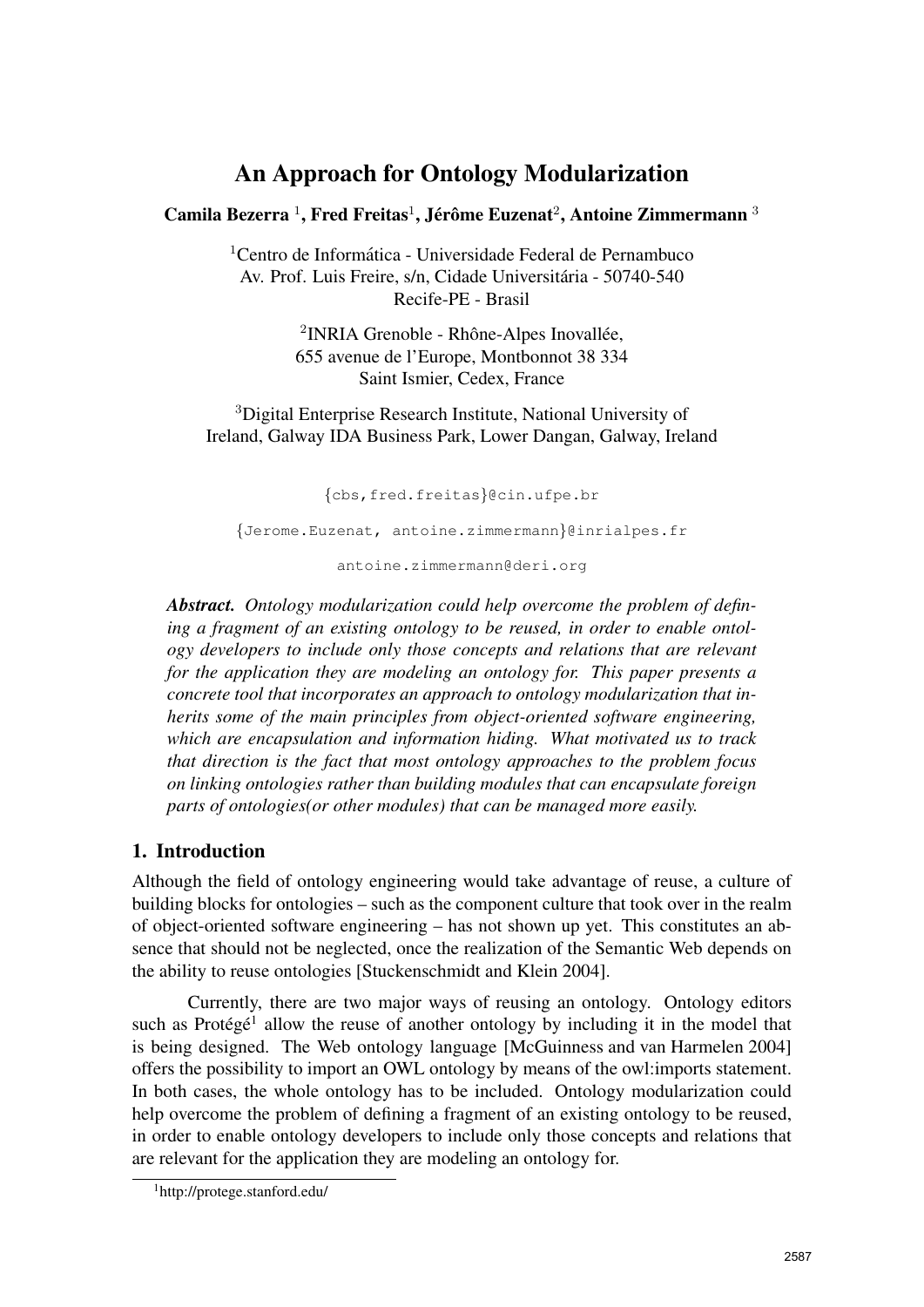This paper presents a concrete tool that incorporates an approach to ontology modularization that inherits principles of object-oriented software engineering. What motivated us to track that direction is the fact that most ontology approaches to the problem focus on linking ontologies (or modules) rather than building modules that can encapsulate foreign parts of ontologies (or other modules) that can be managed more easily.

#### 2. Ontology Modularization

The notion of modularization comes from Software Engineering where it refers to develop software in structured way that supports the combination of self-contained components that are easier to build, reuse and maintain.

From an ontology engineering perspective, modularization should be considered as a way to structure ontologies, meaning that the construction of a large ontology should be based on the combination of self-contained, independent and reusable knowledge components[d'Aquin et al. 2007]. A possible definition for an ontology module is the following: "An ontology module is a reusable component of a larger or more complex ontology, which is self-contained but bears a definite relationship to other ontology modules" [P.Doran 2006]. Alan Rector adds to that definition by specifying three requirements that should hold for ontology modules [Blomqvist 2004]: loose coupling, which means the modules might have very little in common, and therefore as little interaction as possible should be required between the modules; self-containment, which means that every module should be able to exist and function without any other module; integrity, which means that there should be ways to check for, and adapt to, changes in order to ensure correctness. In the next section, we describe our approach to modularization of ontologies and our modularization tool, ModOnto.

#### 3. The Proposed Ontology Modularization Approach

The goal of our ongoing research is to define and implement an ontology modularization approach that provides the definition and composition of modules(or ontologies). The approach was inspired by the object-oriented components market, for it is indeed the most successful reuse approach in the computer science mainstream. The properties typically expected from a module system are: separate development, separate execution, separate compilation and reusability.

Bearing this in mind, we defined a module language which comprehends some aspects related to an organized way of implementing module composition with the above principles. On the syntactic side, a module language must be able to encapsulate ontology fragments, to refer to other modules and to define the interface between these modules. The module tags that compose the language syntax to define modules are displayed in Figure 1 below.

From this syntax, every feature represents a block of information of the module.

- The Uses Feature is the list of external modules or ontologies being used to build the new one.
- Imports are the list of entities (classes, properties and instances) from other ontologies or modules that are needed to create the module.
- Contains represents the new entities and axioms created using or not imported entities.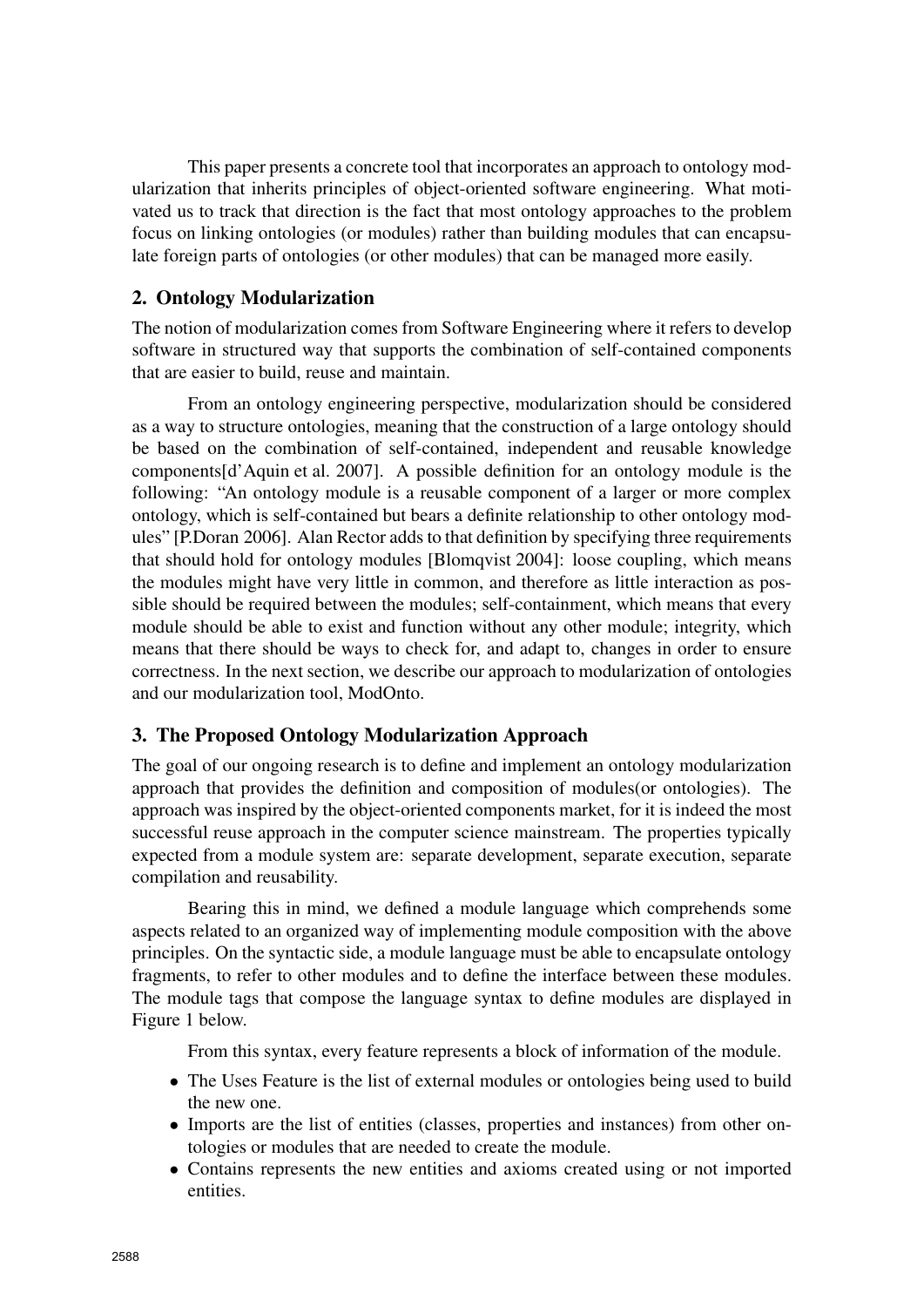| <b>Features</b> | <b>Description</b>                                                       |  |
|-----------------|--------------------------------------------------------------------------|--|
| Uses            | List of used Ontologies / Modules                                        |  |
| Imports         | List of imported entities                                                |  |
| Contains        | New entities and axioms                                                  |  |
| Alignments      | List of alignments between the module<br>and the used Ontologies/Modules |  |
| <b>Exports</b>  | List of entities can be reused for others<br>modules                     |  |

**Figure 1. Module Language tags and descriptions.**

- The alignments feature is needed when working with different modules and mappings are needed involving exported entities.
- The exports are entities from the content or from the list of the imported entities that will be available when one reuses the module being defined, i.e. , the classes, properties, axioms and individuals ready for reuse.

On the semantic side, it is necessary to define unambiguously what is the meaning of "encapsulating" is, i.e., what is hidden and what is exposed in a module. This definition leads to a way to determine which assertions are logical consequences of the defined modules. For that purpose we have provided our ontology modularization approach with very general definitions for the semantics, and then show that different actual semantics can be applied to our module language, each having advantages and drawbacks. The disadvantage of most distributed semantics is that knowledge does not fully propagate from imported modules to importing modules. It can be an advantage too, with regard to robustness towards heterogeneity. Besides this flexibility, our semantics' definitions possess another interesting feature in the context of ontology modules: It does not depend on a particular ontology semantics, but only needs to be able to determine what are the logical consequences of an ontology. This is very useful when using modules in which the ontology languages can be different and also enables connected ontologies or modules to be replaced by similar ones.

Beyond the design of the language with its syntax and semantics, a software tool is needed for modularization to be accepted at a larger scale, thus avoiding burden over ontology developers. A Tool, called ModOnto (see figure2), has been developed as a standalone tool, providing an intuitive graphical interface for modularization that facilitates the selection of ontology entities for building modules.

- Module API: based on the implementation of the module specifications as described in the syntax. Provide the basic data structure and accessors as well as a parser and serializer on top of the structure.
- Module extractor: consist on the part of the tool that provide a graphical interface to extract elements from the imported ontology. A user of this tool should be able to make a 'select' over an ontology in a number ways, such as selecting/ruling out entities (classes, roles, individuals). It is possible to import items from more than one ontology.
- Module checker: the checker should verify if all of the definitions needed by one module are present on its imported modules or in their own imported modules.
- Module library: building on the Module API, the Module library is a repository for "offthe-shel" modules that will help developers to choose its proper modules.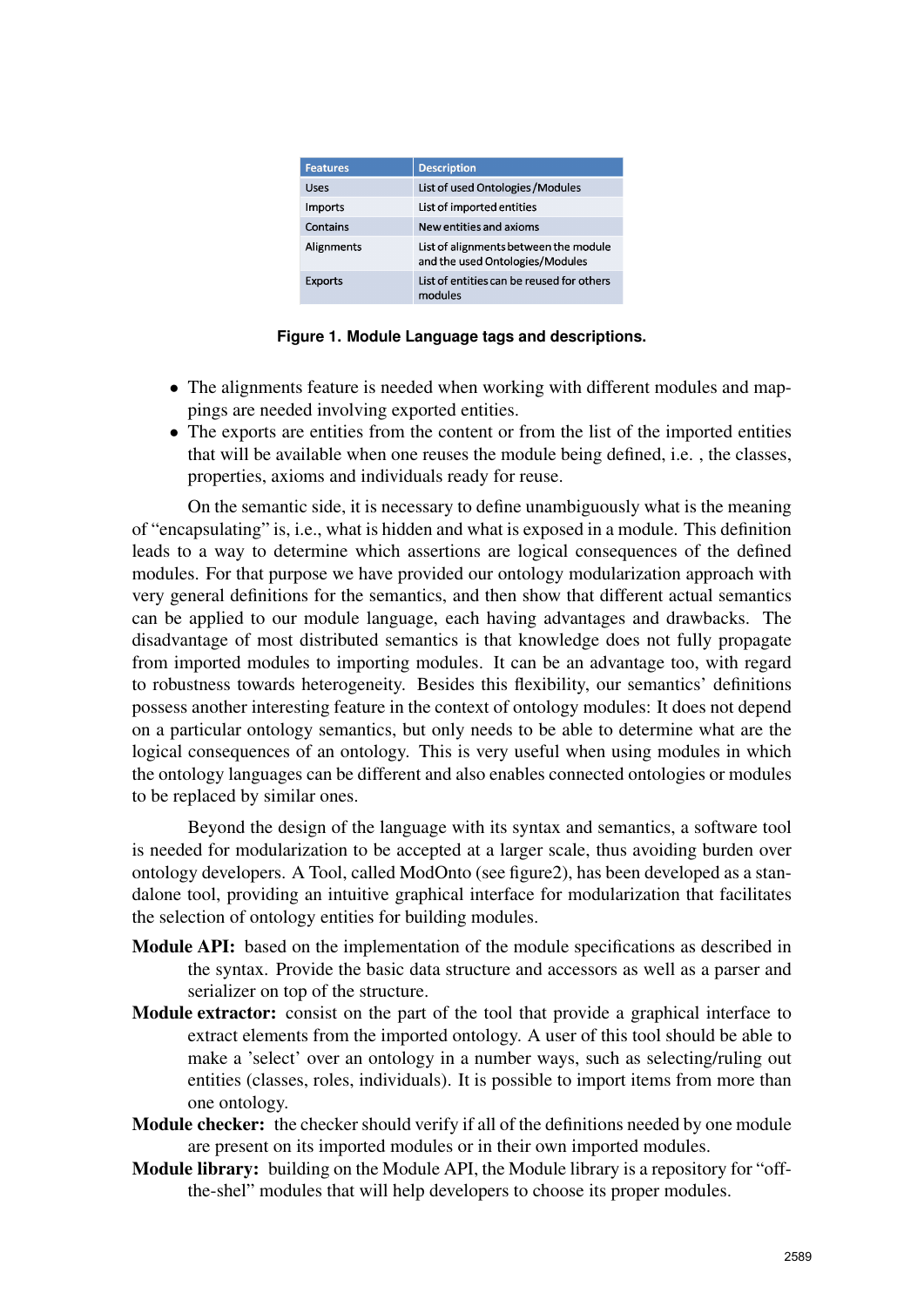Module linker: is possible to import entities from other other modules. Could be to interact with the module library to pick up imported modules to be included,

Reasoner interface for modules: modular ontologies are ontologies. So they should be usable just as yet another ontology: being able to query if an assertion is entailed by a particular module.

| ModOnto                                                                              |                                               | <b>RECORD OF REAL PROPERTY</b>                                               |  |
|--------------------------------------------------------------------------------------|-----------------------------------------------|------------------------------------------------------------------------------|--|
| <b>De</b><br>鬙<br>声                                                                  |                                               |                                                                              |  |
| Module   Imported Ontology   Content   Exported Entities   Imported Module   Library |                                               |                                                                              |  |
| <b>Classes</b><br>Properties   Individuals<br>Name: NorthEasternBrazilianPizza       |                                               |                                                                              |  |
| O <b>C</b> classes<br>SaltedMeatToppi                                                | del<br>add<br><b>Properties</b><br>hasTopping | del<br><b>Disjount Classes</b><br>add<br>VegetarianPizza                     |  |
|                                                                                      |                                               |                                                                              |  |
|                                                                                      |                                               |                                                                              |  |
|                                                                                      | <b>Superclasses</b>                           | del<br><b>Restrictions</b><br>add                                            |  |
|                                                                                      | Selected Class MeatyPizza<br>MeatyPizza       | tHasValue(hasCountry Brazil)<br>tAllValuesFrom(hasTopping SaltedMeatTopping) |  |
|                                                                                      |                                               |                                                                              |  |
| 1 F<br>$\triangleleft$<br>38                                                         |                                               | $\left  \cdot \right $<br>$-111$<br>l۴                                       |  |
|                                                                                      |                                               | save                                                                         |  |
|                                                                                      |                                               |                                                                              |  |

**Figure 2. Create a new class in ModOnto**

The Java programming language, the OWL API from Manchester, which contains an implementation for the W3C Web Ontology Language OWL, were used for the tool, as well as the alignment API[Euzenat 2004] and a reasoner based on IDDL[Zimmermann and Duc 2008] developed in INRIA Rhone-Alpes.

#### 4. Related Work

During the last three years, there was an increasing interest and active research about ontology modularization. Some approaches propose translation of so called modular languages ( DDL, e-connection, etc.) into standard DL and describe new reasoning services to ensure modularity, without introducing new formal languages. This can be satisfactory from a logical point of view but, is does not take into account engineering aspects like encapsulation, separation of ontologies from mappings, etc. For example, P-DL([Bao et al. 2006]) was designed in order to improve modularization of web ontologies. In P-DL, an ontology is divided into several packages (i.e., a module in their sense), which are interpreted separately, but the interpretations have to coincide on imported terms.

There are two different approaches have been considered for the modularization of existing ontologies: ontology partitioning, which divides an ontology into a set of modules, and module extraction, which reduces an ontology to a module focusing on a given set of elements. For example, Doran([P.Doran 2006]) proposed an approach which has been implemented as a standalone application, called ModTool which has an intuitive graphical interface. ModTool recursively applies a set of rules to generate an ontology module and define an abstract graph model and an algorithm for module extraction.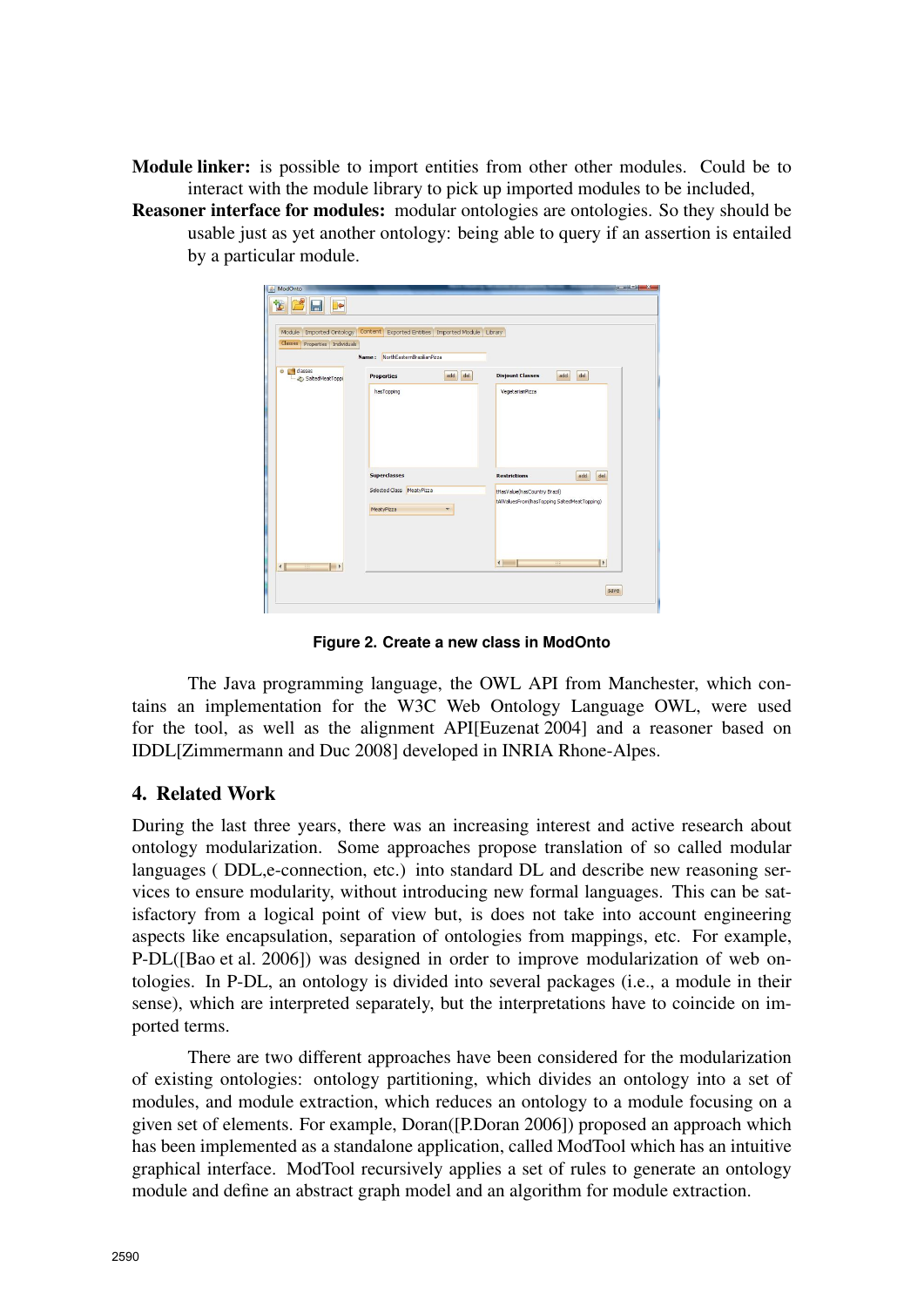Regarding tool support for ontology modularization, for the goals of creating and encapsulating ontology modules (among other operations), there is no framework available yet, what could assure the originality of our work. However, at least one implementation for an ontology linkage approach deserves attention. The Manchester's OWL-API([Bechhofer et al. 2003]), the SWOOP Web Ontology browser and editor and the Pellet OWL reasoner have been extended to comply with E-connections ontologies. Some good features have been added to SWOOP with this extension, like incorrect editing prevention and foreign ontology visualization with graph layouts.

#### 5. Conclusions and Future Work

Along the OntoCompo project, we have designed an ontology modularization approach inspired by one of the most successful techniques of computer science, object orientation. We developed a module language with syntaxes and a formally well-defined semantics and we present a concrete implementation of the language, the ModOnto tool that assists users in the construction of new modules starting from ontologies or other modules. This project anticipates an ontology module market that can possibly come out as a consequence of the Semantic Web, in the same flavor as the Java components market in the Web, when module repositories become available.

As we just produced the first prototype of the modularization tool, it naturally will be extended and improved in many ways. The suite must be integrated with popular ontology frameworks like Protégé<sup>2</sup>, KAON2<sup>3</sup> and the ones from NeOn project<sup>4</sup> too.

#### 6. Acknowledgements

The authors wish to thank CNPQ (National Council of Technological and Scientific Development) and INRIA (The French National Institute for Research in Computer Science and Control) for its partial sponsorship through the research project Composition and Modules for Ontology Engineering.

#### **References**

Bao, J., Caragea, D., and Honavar, V. (2006). Towards collaborative environments for ontology construction and sharing. In *CTS '06: Proceedings of the International Symposium on Collaborative Technologies and Systems*, pages 99–108, Washington, DC, USA. IEEE Computer Society.

Bechhofer, S., Volz, R., and Lord, P. (2003). Cooking the semantic web with the owl api. pages 659–675. Springer.

- Blomqvist (2004). State of the art: Patterns in ontology engineering. Technical report, Jönköping University.
- d'Aquin, M., Schlicht, A., Stuckenschmidt, H., and Sabou, M. (2007). Ontology modularization for knowledge selection: Experiments and evaluations. In *DEXA*, pages 874–883.

<sup>2</sup>http://protege.stanford.edu/

<sup>3</sup>http://kaon2.semanticweb.org/

<sup>4</sup>http://www.neon-project.org/